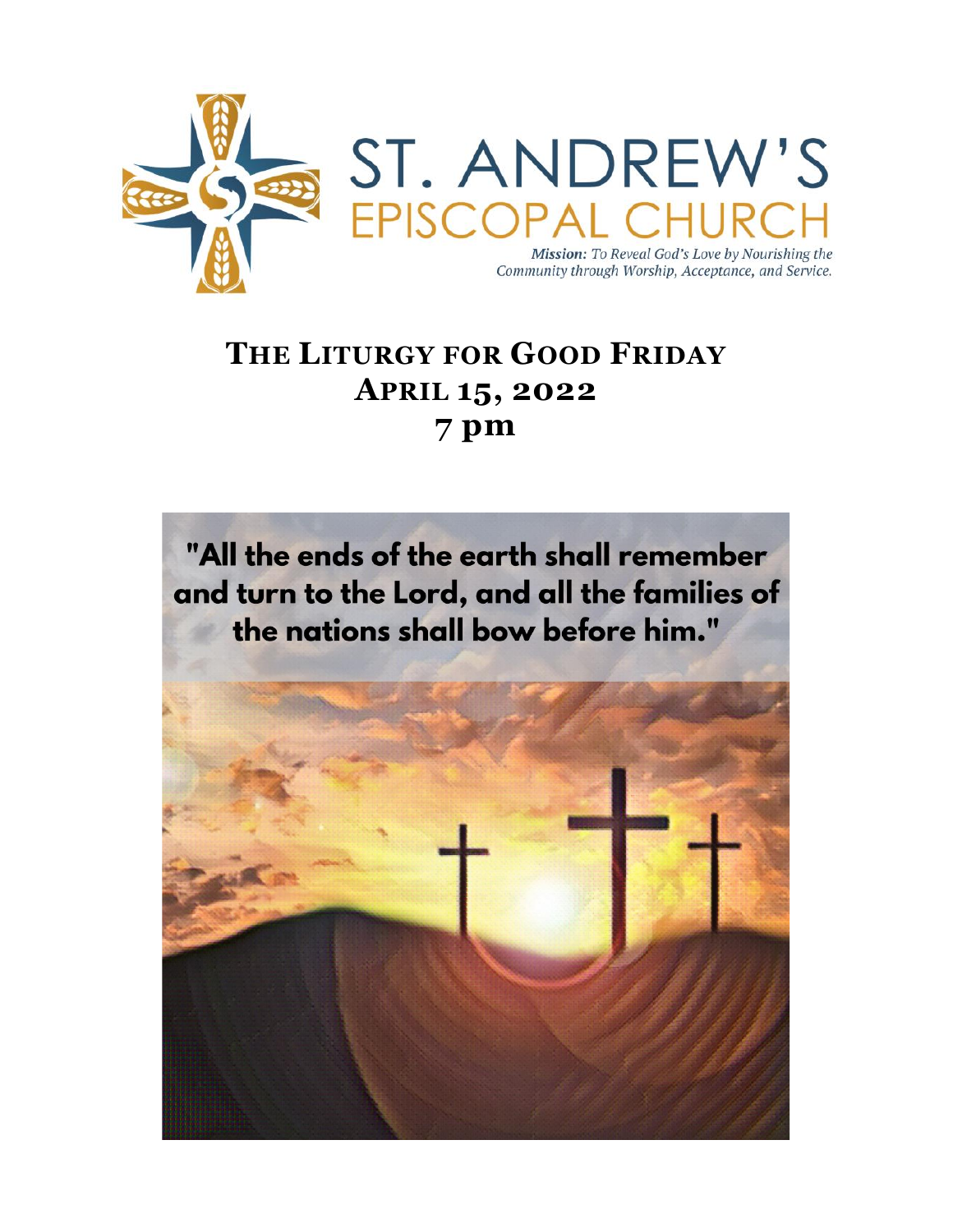#### **WE'RE BREAKING NEW GROUND!**

We're glad you're here! Though we're at the tail-end of a construction project, we still have a few details to wrap-up. Thank you for your patience with our process!

#### **New to the Episcopal Church or St. Andrew's?**

- The black book in the pew is the *Book of Common Prayer* (*BCP*). Most of the liturgy is found inside. Page numbers are listed in this bulletin. Congregational responses are typically marked "People".
- The *BCP* contains many prayers, including some for specific occasions (pp. 810- 44). Prayer #64 (p. 833) is a great way to tune into the sacred prior to worship.
- You may sit, stand, or kneel as feels most meaningful to you.
- We encourage everyone to come to the altar rail to receive communion or a blessing.
- Please let the greeters at the front entry know if you'd like more information about St. Andrew's, or if you'd like to speak with a priest.
- Although the clergy look forward to greeting you at the doors after worship, please know that for health safety reasons, they won't be shaking hands.

#### **What about children?**

Families are welcome in all parts of the church, and the Family Area contains rockers and a child-size table for coloring. Coloring sheets and crayons are available in the Family Area or from an usher. Sunday School participants will join us at the Peace. You can engage your child in worship by helping them pray with us, notice the gestures of the priest, and sing familiar hymns. Our Children's Comfort Room is not staffed, but please feel free to slip inside if your little ones need a break.

#### **Please remember the following people in your prayers:**

**For healing***: Lynn, Steve, Judy, Iris, Brian, Laura, Samasoni, Evan, Mike, Dominic, Brete, and Geri*

**Repose of the soul:** *Jim McLennan Sr., Evelyn Willsmore*

**For comfort:** *The McLennan Family, The Willsmore Family*

**We pray for the following members of the armed forces:** *Mark, Frank*

**In the Anglican cycle of prayer,** *we pray for the Church of North India.*

**In the Diocesan cycle of prayer,** *we pray for the clergy and people of St. Hugh of Lincoln, Idyllwild.*

**Celebrating Birthdays this Week:** *Evan, Emmy, Simon, Paige, and Mary Ann*  **Celebrating Anniversaries this Week:** *Karin & L. Jean*

> *Please send your prayer requests to [prayer@standrewsepiscopal.org.](mailto:prayer@standrewsepiscopal.org) Names will remain on the prayer list for four weeks.*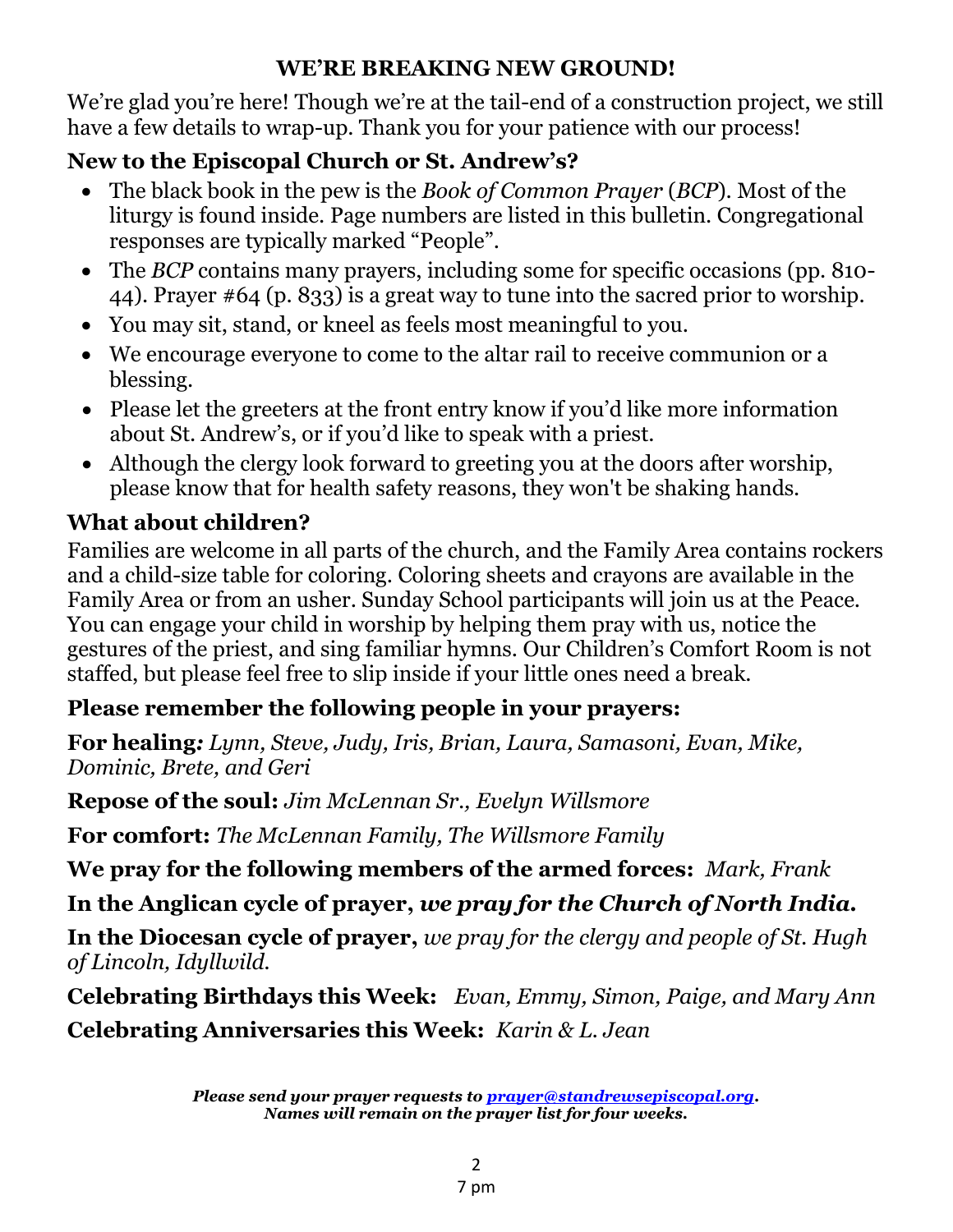All Scripture quotations are from the New Revised Standard Version (NRSV) translation of the Bible. Unless otherwise noted, all music reproduced under copyright license through RiteSong Permission to podcast / stream the music in this service obtained from ONE LICENSE with license #M-739297. All rights reserved.

# **THE LITURGY OF THE WORD**

*On this day the ministers enter in silence*

*All kneel for silent prayer*

*Celebrant***:** Blessed be our God. *People: Forever and ever, Amen*

# **The Collect for Good Friday**

Almighty God, we pray you graciously to behold this your family, for whom our Lord Jesus Christ was willing to be betrayed, and given into the hands of sinners, and to suffer death upon the cross; who now lives and reigns with you and the Holy Spirit, one God, for ever and ever. *Amen.*

#### **The Lessons**

*(please be seated)*

# **First Lesson: Isaiah 52:13-53:12**

# *Reader:* A reading from Isaiah

See, my servant shall prosper; he shall be exalted and lifted up, and shall be very high. Just as there were many who were astonished at him—so marred was his appearance, beyond human semblance, and his form beyond that of mortals—so he shall startle many nations; kings shall shut their mouths because of him; for that which had not been told them they shall see, and that which they had not heard they shall contemplate. Who has believed what we have heard? And to whom has the arm of the Lord been revealed? For he grew up before him like a young plant, and like a root out of dry ground; he had no form or majesty that we should look at him, nothing in his appearance that we should desire him. He was despised and rejected by others; a man of suffering and acquainted with infirmity; and as one from whom others hide their faces he was despised, and we held him of no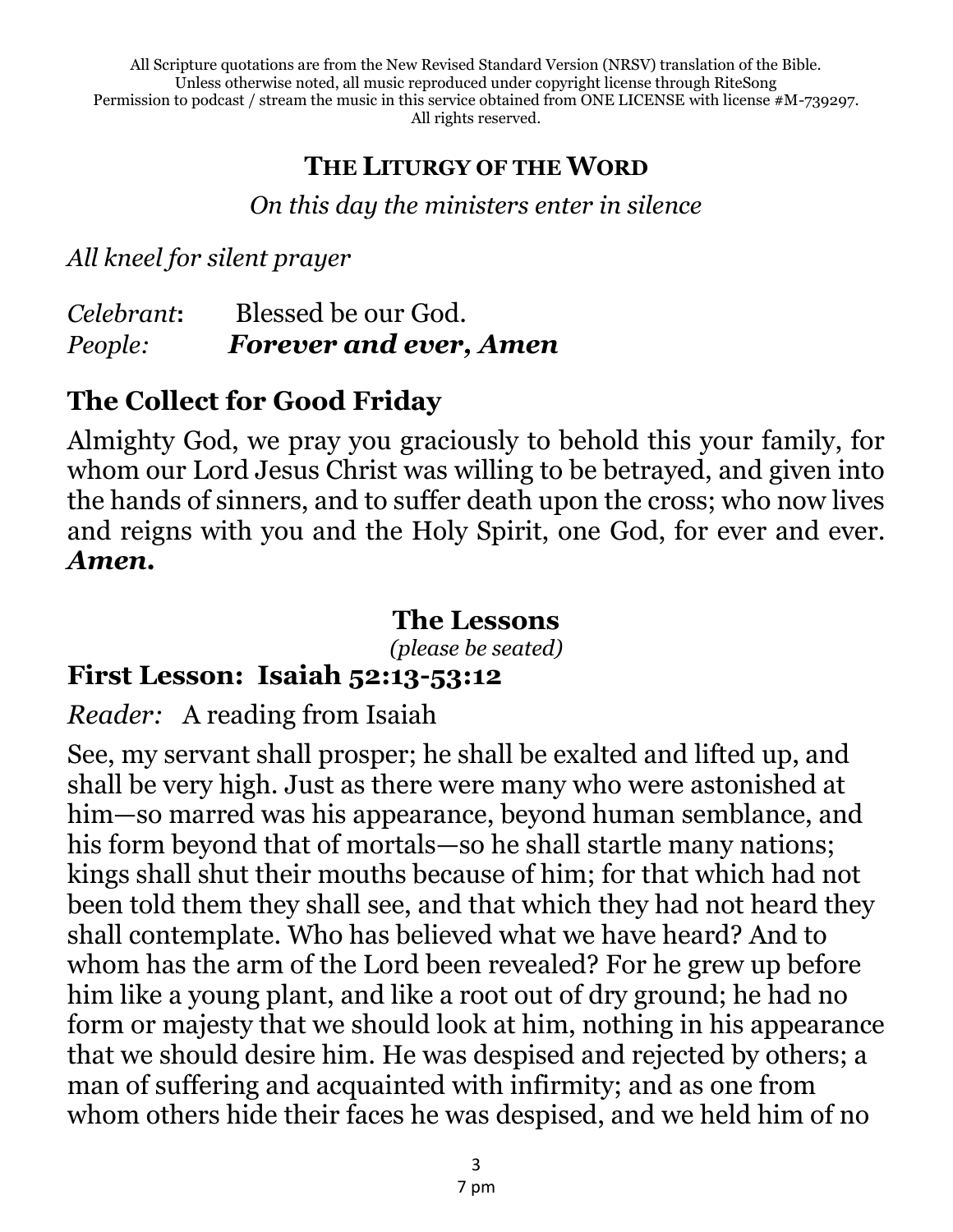account. Surely he has borne our infirmities and carried our diseases; yet we accounted him stricken, struck down by God, and afflicted. But he was wounded for our transgressions, crushed for our iniquities; upon him was the punishment that made us whole, and by his bruises we are healed. All we like sheep have gone astray; we have all turned to our own way, and the Lord has laid on him the iniquity of us all. He was oppressed, and he was afflicted, yet he did not open his mouth; like a lamb that is led to the slaughter, and like a sheep that before its shearers is silent, so he did not open his mouth. By a perversion of justice he was taken away. Who could have imagined his future? For he was cut off from the land of the living, stricken for the transgression of my people. They made his grave with the wicked and his tomb with the rich, although he had done no violence, and there was no deceit in his mouth. Yet it was the will of the Lord to crush him with pain. When you make his life an offering for sin, he shall see his offspring, and shall prolong his days; through him the will of the Lord shall prosper. Out of his anguish he shall see light; he shall find satisfaction through his knowledge. The righteous one, my servant, shall make many righteous, and he shall bear their iniquities. Therefore I will allot him a portion with the great, and he shall divide the spoil with the strong; because he poured out himself to death, and was numbered with the transgressors; yet he bore the sin of many, and made intercession for the transgressors.

*Reader:* The Word of the Lord *All: Thanks be to God.*

# **Psalm 22**

*Reader:* I will now pray the Psalm

- 1 My God, my God, why have you forsaken me? \* and are so far from my cry and from the words of my distress?
- 2 O my God, I cry in the daytime, but you do not answer; \* by night as well, but I find no rest.
- 3 Yet you are the Holy One, \* enthroned upon the praises of Israel.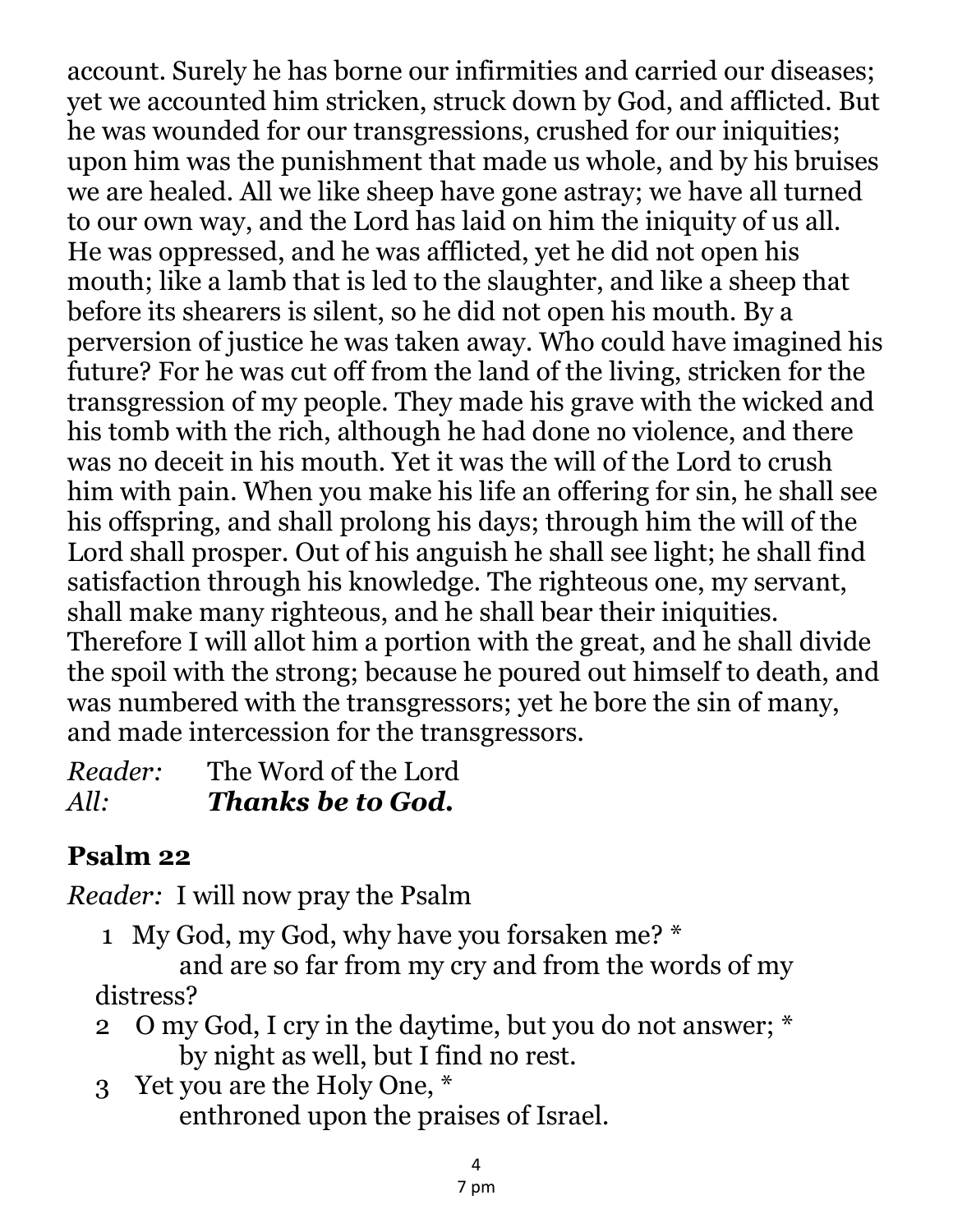4 Our forefathers put their trust in you; \* they trusted, and you delivered them. 5 They cried out to you and were delivered; \* they trusted in you and were not put to shame. 6 But as for me, I am a worm and no man, \* scorned by all and despised by the people. 7 All who see me laugh me to scorn; \* they curl their lips and wag their heads, saying, 8 "He trusted in the LORD; let him deliver him; \* let him rescue him, if he delights in him." 9 Yet you are he who took me out of the womb, \* and kept me safe upon my mother's breast. 10 I have been entrusted to you ever since I was born; \* you were my God when I was still in my mother's womb. 11 Be not far from me, for trouble is near, \* and there is none to help. 12 Many young bulls encircle me; \* strong bulls of Bashan surround me. 13 They open wide their jaws at me, \* like a ravening and a roaring lion. 14 I am poured out like water; all my bones are out of joint; \* my heart within my breast is melting wax. 15 My mouth is dried out like a pot-sherd; my tongue sticks to the roof of my mouth; \* and you have laid me in the dust of the grave. 16 Packs of dogs close me in, and gangs of evildoers circle around me; \* they pierce my hands and my feet; I can count all my bones. 17 They stare and gloat over me; \* they divide my garments among them; they cast lots for my clothing. 18 Be not far away, O LORD; \* you are my strength; hasten to help me. 19 Save me from the sword, \* my life from the power of the dog.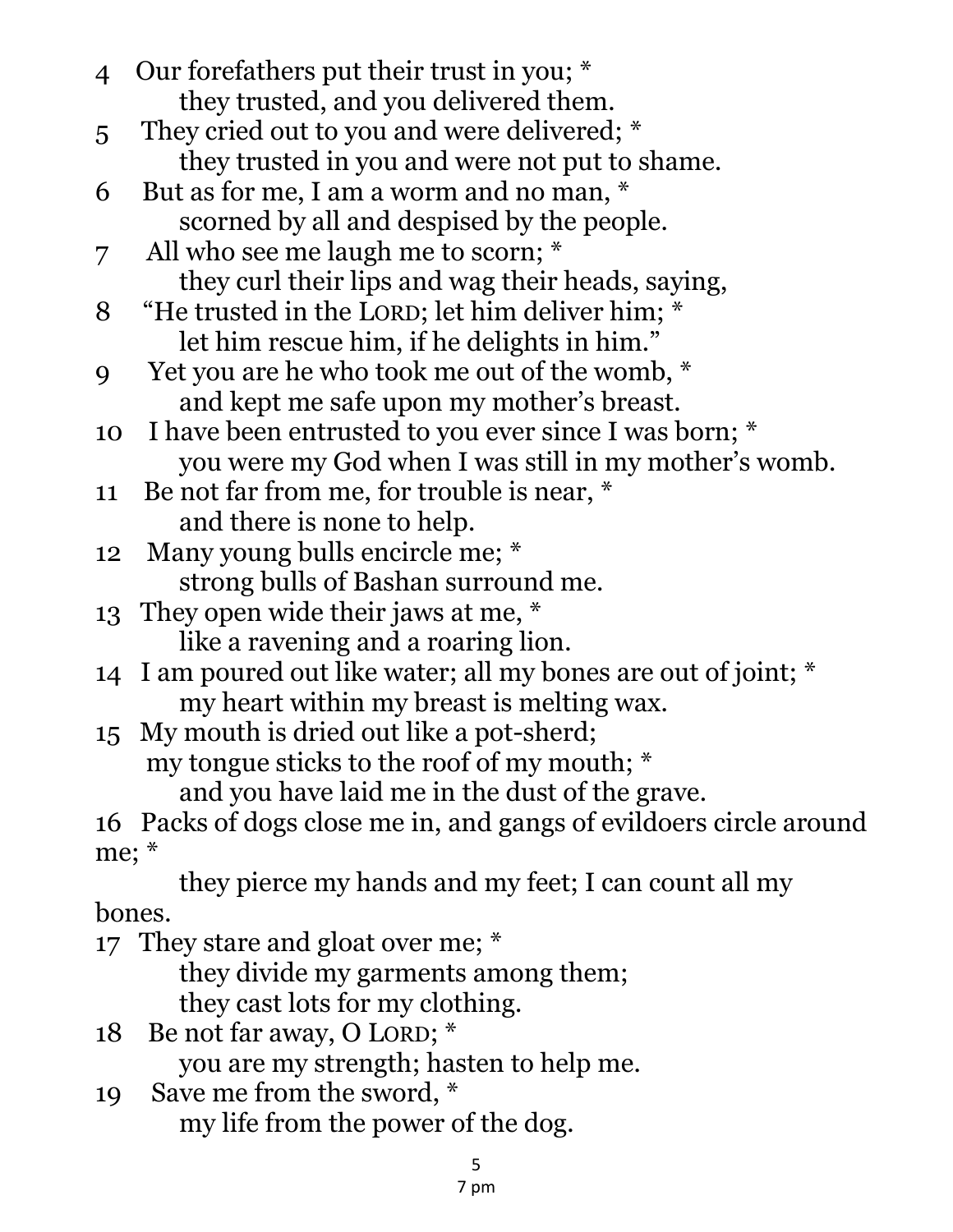- 20 Save me from the lion's mouth, \* my wretched body from the horns of wild bulls.
- 21 I will declare your Name to my brethren; \* in the midst of the congregation I will praise you.
- 22 Praise the LORD, you that fear him; \* stand in awe of him, O offspring of Israel; all you of Jacob's line, give glory.
- 23 For he does not despise nor abhor the poor in their poverty; neither does he hide his face from them; \* but when they cry to him he hears them.
- 24 My praise is of him in the great assembly; \* I will perform my vows in the presence of those who worship him.
- 25 The poor shall eat and be satisfied, and those who seek the LORD shall praise him: \* "May your heart live for ever!"
- 26 All the ends of the earth shall remember and turn to the LORD, \*

and all the families of the nations shall bow before him.

- 27 For kingship belongs to the LORD; \* he rules over the nations.
- 28 To him alone all who sleep in the earth bow down in worship; \* all who go down to the dust fall before him.
- 29 My soul shall live for him; my descendants shall serve him; \* they shall be known as the LORD's for ever.
- 30 They shall come and make known to a people yet unborn \* the saving deeds that he has done.

# **Second Lesson: Hebrews 10:16-25**

# *Reader:* A reading from Hebrews

The Holy Spirit testifies saying, "This is the covenant that I will make with them after those days, says the Lord: I will put my laws in their hearts, and I will write them on their minds," he also adds, "I will remember their sins and their lawless deeds no more." Where there is forgiveness of these, there is no longer any offering for sin. Therefore, my friends, since we have confidence to enter the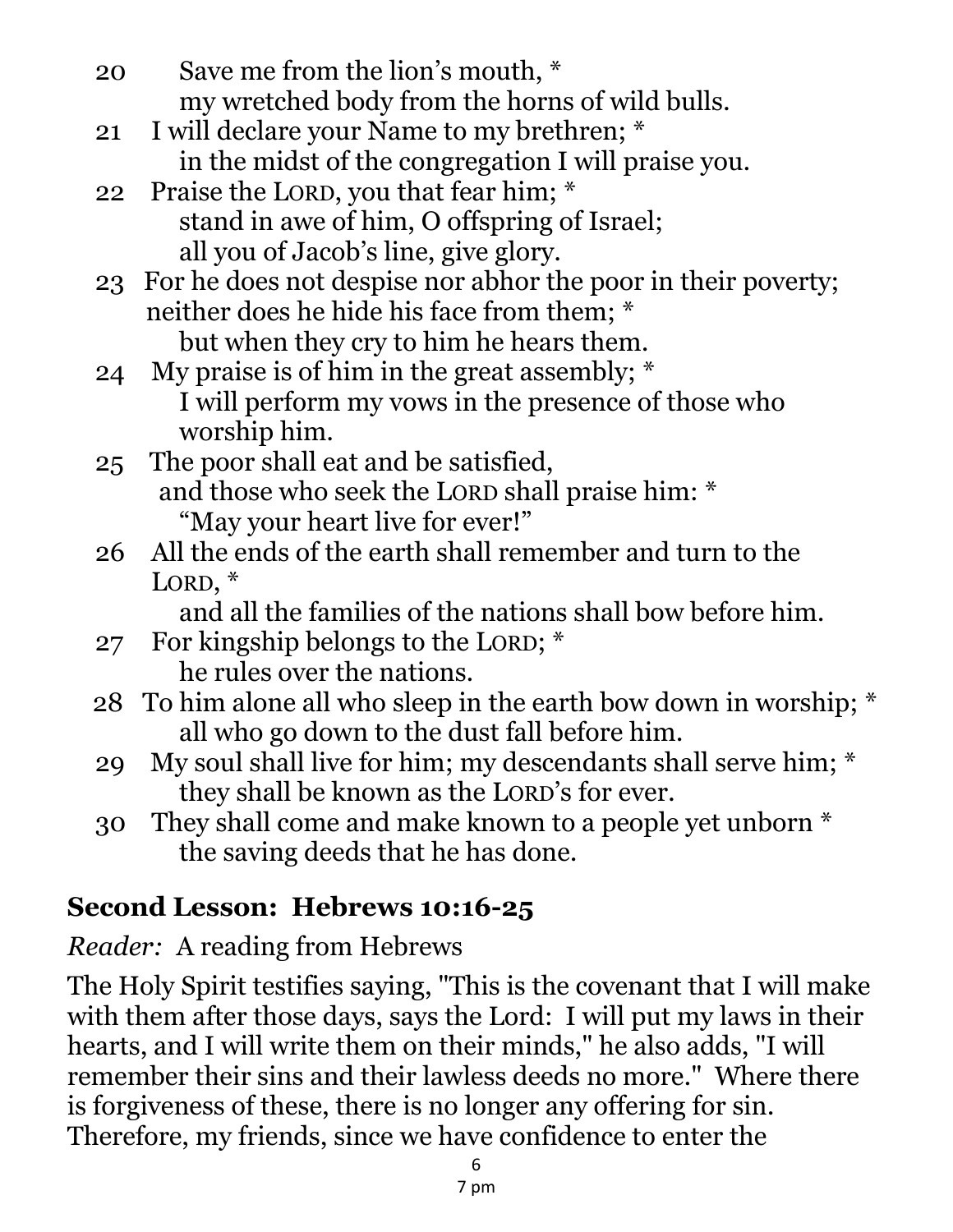sanctuary by the blood of Jesus, by the new and living way that he opened for us through the curtain (that is, through his flesh), and since we have a great priest over the house of God, let us approach with a true heart in full assurance of faith, with our hearts sprinkled clean from an evil conscience and our bodies washed with pure water.

Let us hold fast to the confession of our hope without wavering, for he who has promised is faithful. And let us consider how to provoke one another to love and good deeds, not neglecting to meet together, as is the habit of some, but encouraging one another, and all the more as you see the Day approaching.

*Reader:* The Word of the Lord *All: Thanks be to God.*

# **The Holy Gospel: John 13:1-17, 31b-35**

*The congregation remains seated for the first part of the reading*

Jesus went out with his disciples across the Kidron valley to a place where there was a garden, which he and his disciples entered. Now Judas, who betrayed him, also knew the place, because Jesus often met there with his disciples. So Judas brought a detachment of soldiers together with police from the chief priests and the Pharisees, and they came there with lanterns and torches and weapons. Then Jesus, knowing all that was to happen to him, came forward and asked them, "Whom are you looking for?" They answered, "Jesus of Nazareth." Jesus replied, "I am he." Judas, who betrayed him, was standing with them. When Jesus said to them, "I am he," they stepped back and fell to the ground. Again he asked them,

"Whom are you looking for?" And they said, "Jesus of Nazareth." Jesus answered, "I told you that I am he. So if you are looking for me, let these men go." This was to fulfill the word that he had spoken, "I did not lose a single one of those whom you gave me." Then Simon Peter, who had a sword, drew it, struck the high priest's slave, and cut off his right ear. The slave's name was Malchus. Jesus said to Peter, "Put your sword back into its sheath. Am I not to drink the cup that the Father has given me?"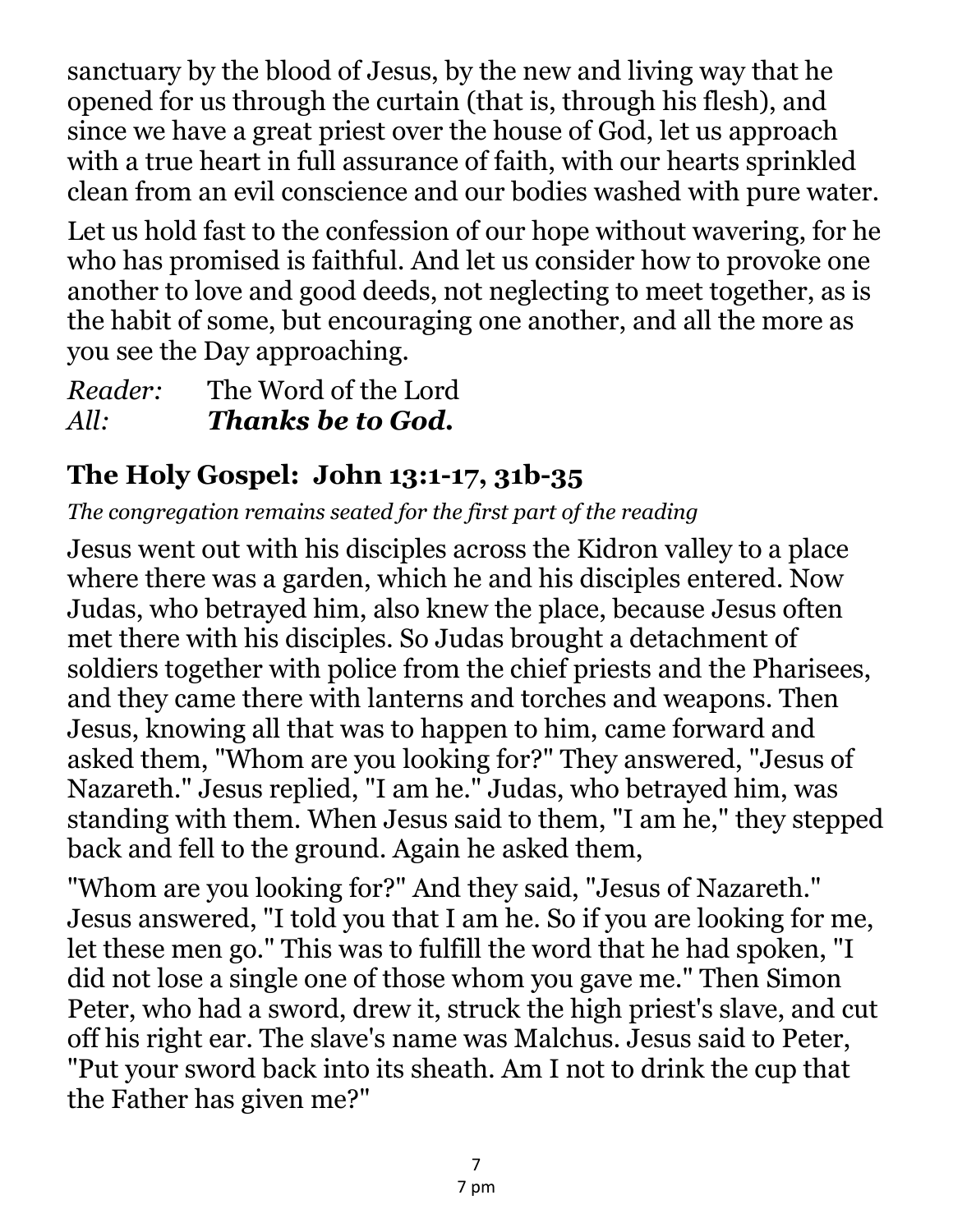So the soldiers, their officer, and the Jewish police arrested Jesus and bound him. First they took him to Annas, who was the father-in-law of Caiaphas, the high priest that year. Caiaphas was the one who had advised the Jews that it was better to have one person die for the people.

Simon Peter and another disciple followed Jesus. Since that disciple was known to the high priest, he went with Jesus into the courtyard of the high priest, but Peter was standing outside at the gate. So the other disciple, who was known to the high priest, went out, spoke to the woman who guarded the gate, and brought Peter in. The woman said to Peter, "You are not also one of this man's disciples, are you?" He said, "I am not." Now the slaves and the police had made a charcoal fire because it was cold, and they were standing around it and warming themselves. Peter also was standing with them and warming himself.

Then the high priest questioned Jesus about his disciples and about his teaching. Jesus answered, "I have spoken openly to the world; I have always taught in synagogues and in the temple, where all the Jews come together. I have said nothing in secret. Why do you ask me? Ask those who heard what I said to them; they know what I said." When he had said this, one of the police standing nearby struck Jesus on the face, saying, "Is that how you answer the high priest?" Jesus answered, "If I have spoken wrongly, testify to the wrong. But if I have spoken rightly, why do you strike me?" Then Annas sent him bound to Caiaphas the high priest.

Now Simon Peter was standing and warming himself. They asked him, "You are not also one of his disciples, are you?" He denied it and said, "I am not." One of the slaves of the high priest, a relative of the man whose ear Peter had cut off, asked, "Did I not see you in the garden with him?" Again Peter denied it, and at that moment the cock crowed.

Then they took Jesus from Caiaphas to Pilate's headquarters. It was early in the morning. They themselves did not enter the headquarters, so as to avoid ritual defilement and to be able to eat the Passover. So Pilate went out to them and said, "What accusation do you bring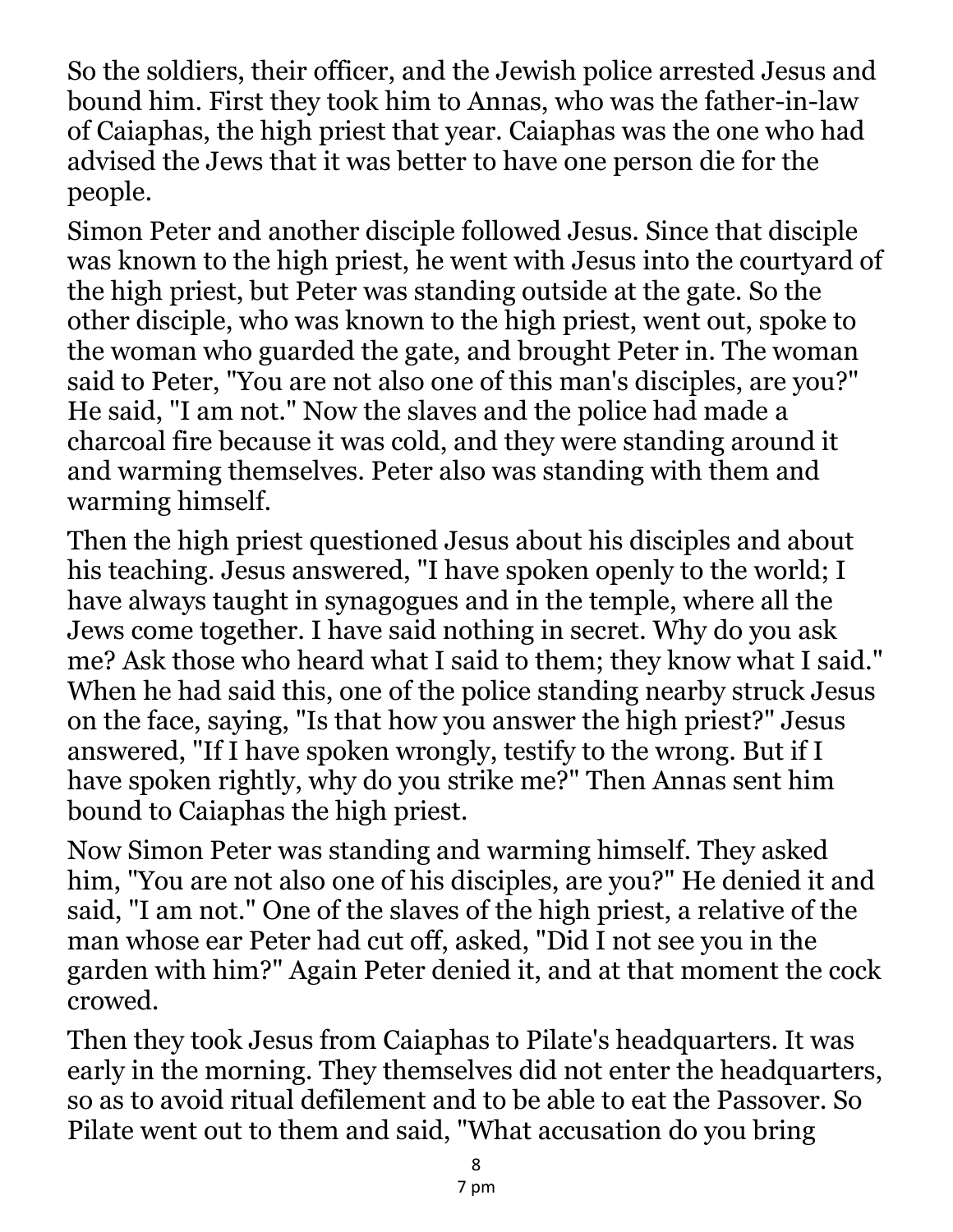against this man?" They answered, "If this man were not a criminal, we would not have handed him over to you." Pilate said to them,

"Take him yourselves and judge him according to your law." The Jews replied, "We are not permitted to put anyone to death." (This was to fulfill what Jesus had said when he indicated the kind of death he was to die.)

Then Pilate entered the headquarters again, summoned Jesus, and asked him, "Are you the King of the Jews?" Jesus answered, "Do you ask this on your own, or did others tell you about me?" Pilate replied, "I am not a Jew, am I? Your own nation and the chief priests have handed you over to me.

What have you done?" Jesus answered, "My kingdom is not from this world. If my kingdom were from this world, my followers would be fighting to keep me from being handed over to the Jews. But as it is, my kingdom is not from here." Pilate asked him, "So you are a king?" Jesus answered, "You say that I am a king. For this I was born, and for this I came into the world, to testify to the truth. Everyone who belongs to the truth listens to my voice." Pilate asked him, "What is truth?"

After he had said this, he went out to the Jews again and told them, "I find no case against him. But you have a custom that I release someone for you at the Passover. Do you want me to release for you the King of the Jews?"

They shouted in reply, "Not this man, but Barabbas!" Now Barabbas was a bandit.

Then Pilate took Jesus and had him flogged. And the soldiers wove a crown of thorns and put it on his head, and they dressed him in a purple robe. They kept coming up to him, saying, "Hail, King of the Jews!" and striking him on the face. Pilate went out again and said to them, "Look, I am bringing him out to you to let you know that I find no case against him." So Jesus came out, wearing the crown of thorns and the purple robe. Pilate said to them, "Here is the man!" When the chief priests and the police saw him, they shouted, "Crucify him! Crucify him!" Pilate said to them, "Take him yourselves and crucify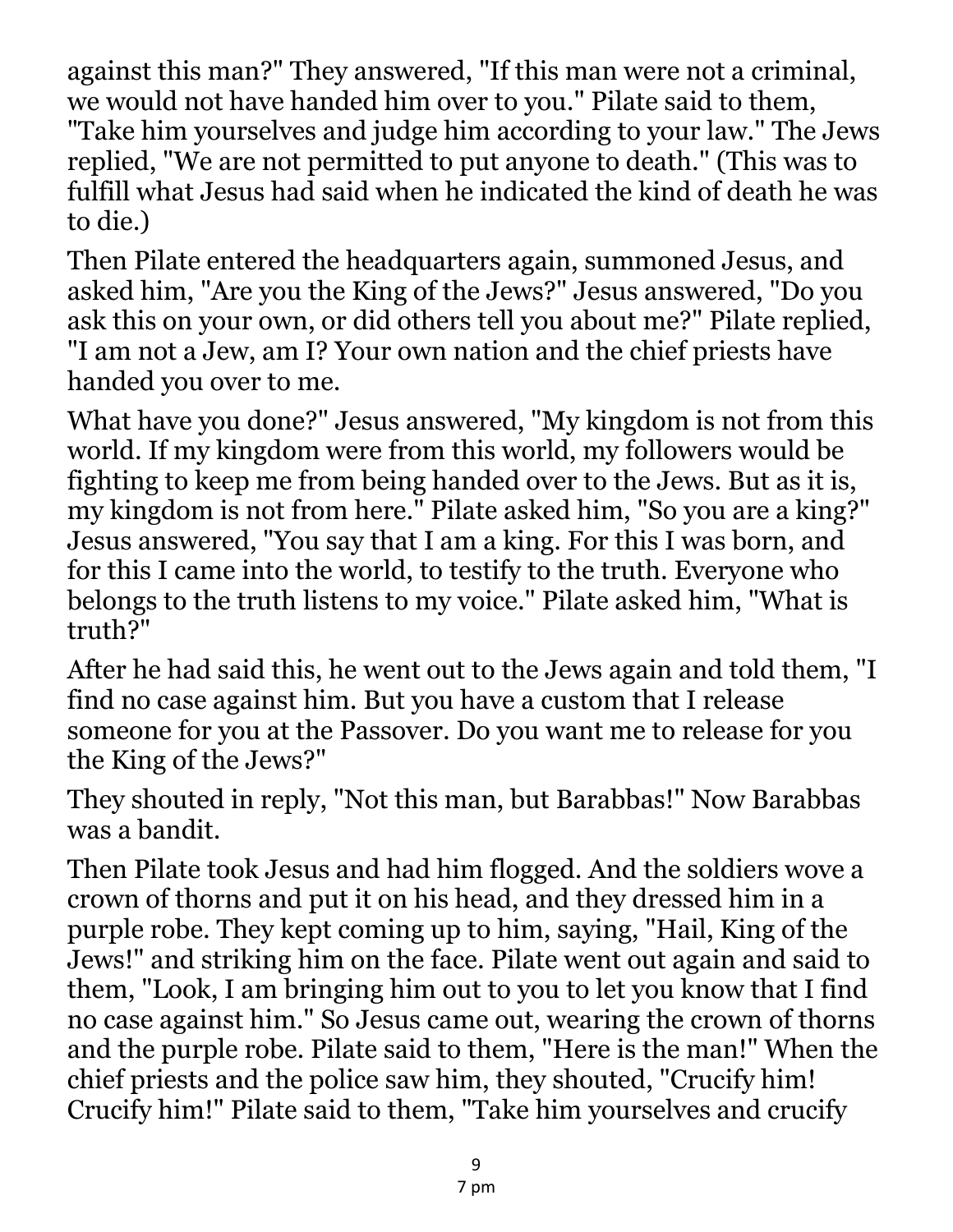him; I find no case against him." The Jews answered him, "We have a law, and according to that law he ought to die because he has claimed to be the Son of God."

Now when Pilate heard this, he was more afraid than ever. He entered his headquarters again and asked Jesus, "Where are you from?" But Jesus gave him no answer. Pilate therefore said to him, "Do you refuse to speak to me? Do you not know that I have power to release you, and power to crucify you?" Jesus answered him, "You would have no power over me unless it had been given you from above; therefore the one who handed me over to you is guilty of a greater sin." From then on Pilate tried to release him, but the Jews cried out, "If you release this man, you are no friend of the emperor. Everyone who claims to be a king sets himself against the emperor."

When Pilate heard these words, he brought Jesus outside and sat on the judge's bench at a place called The Stone Pavement, or in Hebrew Gabbatha. Now it was the day of Preparation for the Passover; and it was about noon. He said to the Jews, "Here is your King!" They cried out, "Away with him! Away with him! Crucify him!" Pilate asked them, "Shall I crucify your King?" The chief priests answered, "We have no king but the emperor." Then he handed him over to them to be crucified.

#### *(At the mention of Golgotha, all stand as able.)*

So they took Jesus; and carrying the cross by himself, he went out to what is called The Place of the Skull, which in Hebrew is called Golgotha. There they crucified him, and with him two others, one on either side, with Jesus between them. Pilate also had an inscription written and put on the cross. It read, "Jesus of Nazareth, the King of the Jews."

Many of the Jews read this inscription, because the place where Jesus was crucified was near the city; and it was written in Hebrew, in Latin, and in Greek. Then the chief priests of the Jews said to Pilate, "Do not write, 'The King of the Jews,' but, 'This man said, I am King of the Jews.'" Pilate answered, "What I have written I have written." When the soldiers had crucified Jesus, they took his clothes and divided them into four parts, one for each soldier. They also took his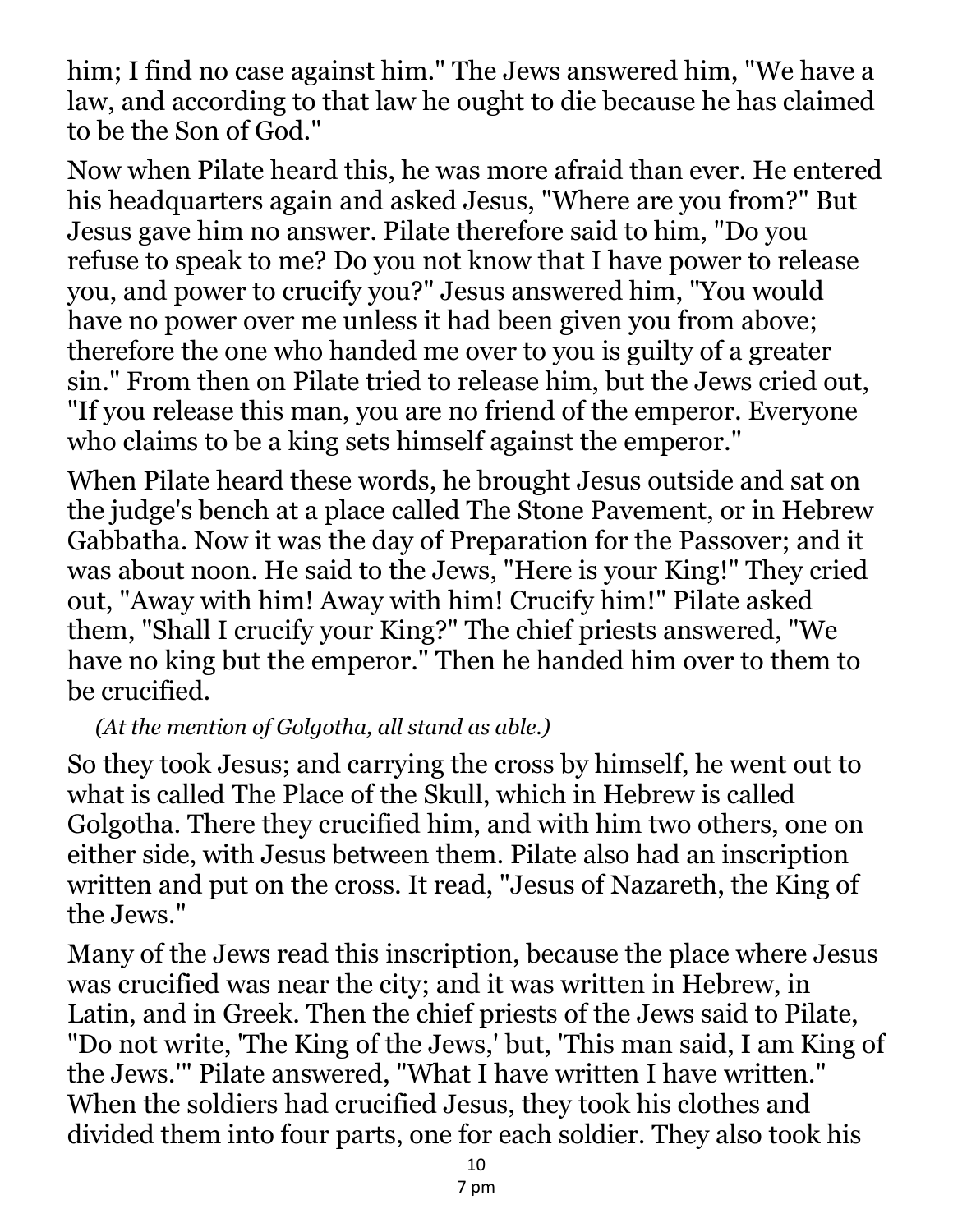tunic; now the tunic was seamless, woven in one piece from the top. So they said to one another,

"Let us not tear it, but cast lots for it to see who will get it." This was to fulfill what the scripture says, "They divided my clothes among themselves, and for my clothing they cast lots."

And that is what the soldiers did.

Meanwhile, standing near the cross of Jesus were his mother, and his mother's sister, Mary the wife of Clopas, and Mary Magdalene. When Jesus saw his mother and the disciple whom he loved standing beside her, he said to his mother, "Woman, here is your son." Then he said to the disciple, "Here is your mother." And from that hour the disciple took her into his own home.

After this, when Jesus knew that all was now finished, he said (in order to fulfill the scripture), "I am thirsty." A jar full of sour wine was standing there. So they put a sponge full of the wine on a branch of hyssop and held it to his mouth. When Jesus had received the wine, he said, "It is finished." Then he bowed his head and gave up his spirit.

*(A moment of silence is observed)*

Since it was the day of Preparation, the Jews did not want the bodies left on the cross during the sabbath, especially because that sabbath was a day of great solemnity.

So they asked Pilate to have the legs of the crucified men broken and the bodies removed. Then the soldiers came and broke the legs of the first and of the other who had been crucified with him.

But when they came to Jesus and saw that he was already dead, they did not break his legs. Instead, one of the soldiers pierced his side with a spear, and at once blood and water came out. (He who saw this has testified so that you also may believe. His testimony is true, and he knows that he tells the truth.) These things occurred so that the scripture might be fulfilled, "None of his bones shall be broken." And again, another passage of scripture says, "They will look on the one whom they have pierced."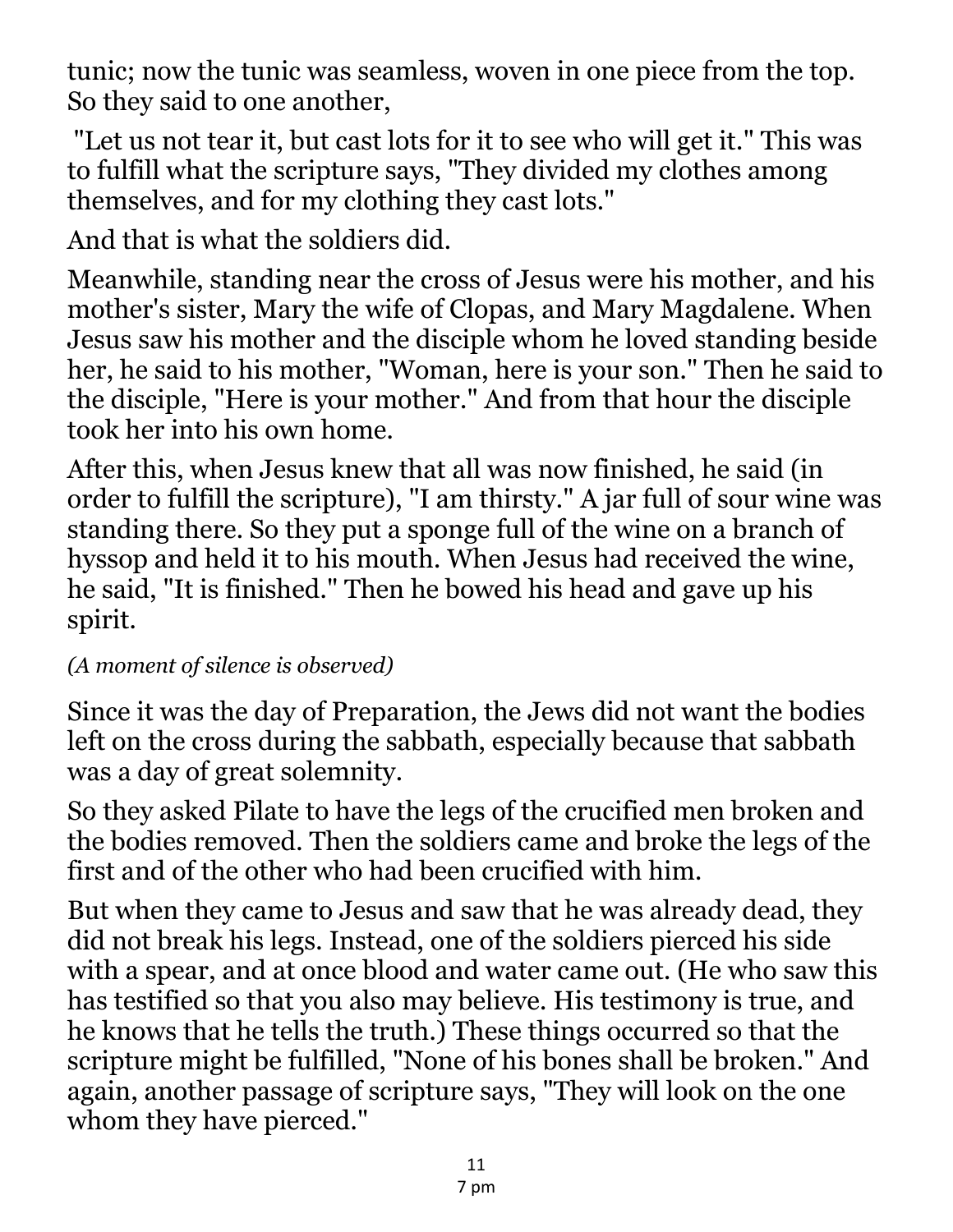After these things, Joseph of Arimathea, who was a disciple of Jesus, though a secret one because of his fear of the Jews, asked Pilate to let him take away the body of Jesus. Pilate gave him permission; so he came and removed his body. Nicodemus, who had at first come to Jesus by night, also came, bringing a mixture of myrrh and aloes, weighing about a hundred pounds. They took the body of Jesus and wrapped it with the spices in linen cloths, according to the burial custom of the Jews. Now there was a garden in the place where he was crucified, and in the garden there was a new tomb in which no one had ever been laid. And so, because it was the Jewish day of Preparation, and the tomb was nearby, they laid Jesus there.

**Homily \***Michael Reichle

# **Contemplative Silence**



Words: James Montgomery (1771-1854) Music: Petra, Richard Redhead (1820-1901)

#### **Bid to Prayer** *(all stand)* BCP 277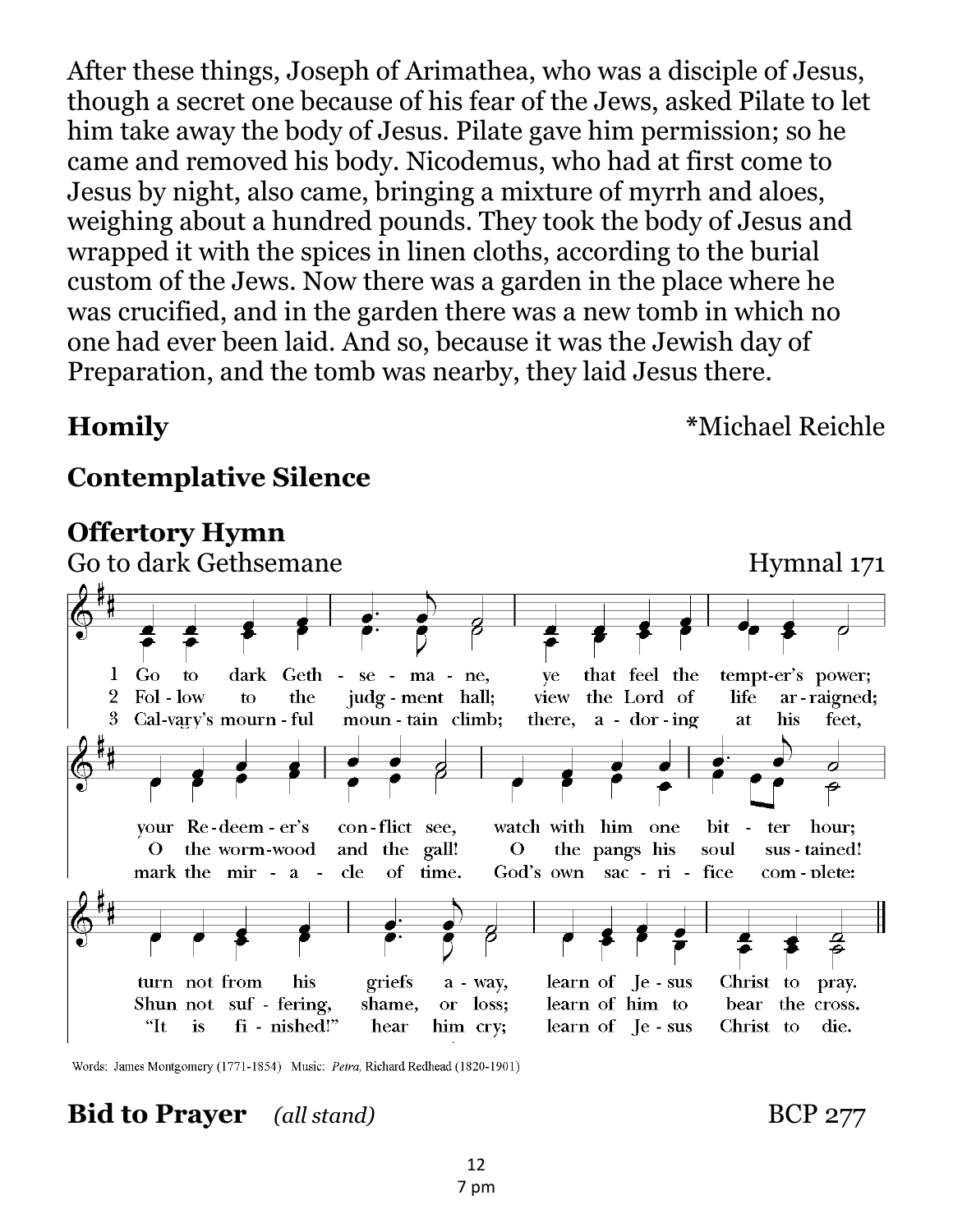# **The Solemn Collects** *(all kneel as able)*

## **Bringing in of the Cross**

#### **Anthem 2** BCP 281

# **The Veneration of the Cross**

*As we commemorate the crucifixion of Jesus, you are invited to come forward individually to pay your respect to the cross. Depending on your personal piety, you may choose to kneel before the cross or simply bow in reverence, but due to health safety, please avoid touching or kissing it.*

| <b>During the Veneration</b>                      |             |                            |              |               |           |                |                         |                        |             |                  |                         |                      |  |
|---------------------------------------------------|-------------|----------------------------|--------------|---------------|-----------|----------------|-------------------------|------------------------|-------------|------------------|-------------------------|----------------------|--|
| Sing my tongue, the glorious battle<br>Hymnal 166 |             |                            |              |               |           |                |                         |                        |             |                  |                         |                      |  |
|                                                   |             |                            |              |               |           |                |                         |                        |             |                  |                         |                      |  |
|                                                   |             |                            |              |               |           |                |                         |                        |             |                  |                         |                      |  |
|                                                   |             |                            |              |               |           |                |                         |                        |             |                  |                         |                      |  |
| $\mathbf{I}$                                      | Sing,       | my tongue, the glo - rious |              |               |           | bat            | tle;<br>$\blacksquare$  | of                     |             | the might $-y$   |                         | con - flict          |  |
| $\overline{2}$                                    | Thir $-$ ty | years                      |              | a - mong      | <b>us</b> | $d$ well       | ing,<br>$\sim$          | his                    |             | ap - point - ed  |                         | - ful -<br>time      |  |
| $\overline{3}$                                    | He          | en - dures                 |              | the nails,    | the       | spit           | ting,<br>$\sim 10$      | vin                    |             |                  | e - gar, and spear, and |                      |  |
| $\overline{4}$                                    | Faith - ful | cross!                     |              | a - bove      | all       | $\mathbf O$    | ther,<br>$\blacksquare$ | one                    |             | and on $-$ ly    |                         | no - ble             |  |
| 5                                                 |             | Bend thy boughs,           | $\mathbf{O}$ | tree          | of        | glo            | ry!<br>$\blacksquare$   | <b>Thy</b>             |             | $re - lax - ing$ |                         | sin - ews            |  |
| $*6$                                              | Praise and  | $hon - or$                 |              | to            | the       | Fa             | ther,                   | praise                 |             | and hon - or     |                         | the<br>to            |  |
|                                                   |             |                            |              |               |           |                |                         |                        |             |                  |                         |                      |  |
|                                                   |             |                            |              |               |           |                |                         |                        |             |                  |                         |                      |  |
|                                                   |             | Ô                          |              |               |           |                |                         |                        |             | $\sigma$         |                         |                      |  |
|                                                   |             |                            |              |               |           |                |                         |                        |             |                  |                         |                      |  |
|                                                   | sing;       |                            | tell         | the           |           | tri - umph     | of                      | the                    | vic - tim,  |                  | to                      | his                  |  |
| $\overline{2}$                                    | filled,     |                            | born         | for           | this,     | he             | meets                   | his                    | pas - sion, |                  | this                    | the                  |  |
| 3                                                 | reed;       |                            | from         | that          | $ho -$    | $\mathbf{I}$ y | bo<br>$\sim$            | $\mathbf{d}\mathbf{v}$ | bro - ken   |                  | blood                   | and                  |  |
| $\overline{\mathbf{4}}$                           | tree!       |                            | None         | $\mathbf{in}$ |           | fo - liage,    | none                    | in                     | blos - som, |                  | none                    | in                   |  |
| 5                                                 | bend;       |                            | for          | $a -$         | while     | the            |                         | an - cient             | $ri - gor$  |                  | that                    | thy                  |  |
| 6                                                 | Son,        |                            | praise       | and           |           | hon - or       | to                      | the                    | Spi - rit,  |                  | ev                      | er<br>$\blacksquare$ |  |
|                                                   |             |                            |              |               |           |                |                         |                        |             |                  |                         |                      |  |
|                                                   |             |                            |              |               |           |                |                         |                        |             |                  |                         |                      |  |
|                                                   |             |                            |              |               |           |                |                         |                        |             |                  |                         |                      |  |
| $\bf{l}$                                          | cross       | thy                        | tri - bute   |               | bring.    |                | Je                      | sus<br>$\blacksquare$  | Christ,     | the              | world's                 | Re                   |  |
| $\overline{2}$                                    | $Sa -$      | vior                       | free - ly    |               | willed:   |                | on                      | the                    | cross       | the              | Lamb                    | is                   |  |
| $\overline{3}$                                    | wa -        | forth<br>ter               |              | pro - ceed:   |           |                | earth,                  | and                    | stars,      | and              | sky,                    | and                  |  |
| $\overline{\mathbf{4}}$                           | fruit       | thy<br>peer                |              | may           | be:       |                | sweet -                 | est                    | wood        | and              | sweet - est             |                      |  |
| 5                                                 |             |                            |              |               |           |                |                         |                        |             |                  |                         |                      |  |
|                                                   | birth       | be - stowed,               |              | sus - pend;   |           |                | and                     | the                    | King        | of               | heaven - ly             |                      |  |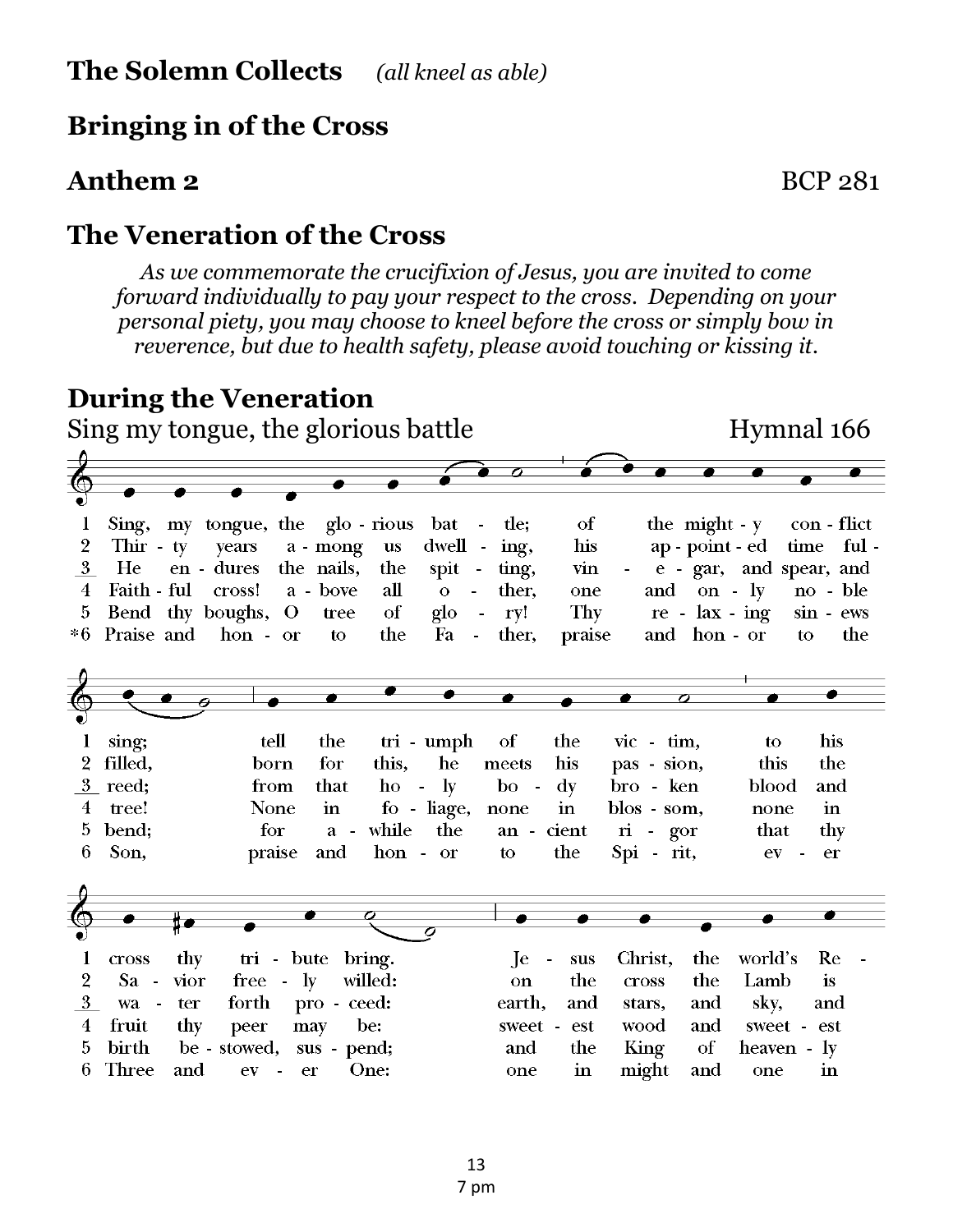| — L    |                         |                             |      |                 |            |                     |        |          |
|--------|-------------------------|-----------------------------|------|-----------------|------------|---------------------|--------|----------|
| —<br>♥ |                         |                             |      |                 |            |                     |        |          |
|        | $1$ deem - $er$         | from                        | that | <b>Cross</b>    | $\bf{now}$ | reigns              | as     | King.    |
|        | $2$ lift - ed,          | where                       | his  | pre - cious     |            | blood               | is     | spilled. |
|        | $\frac{3}{2}$ o - cean, | by                          | that | flood from      |            | stain               | are    | freed.   |
|        | $4$ i - ron!            | sweet - est                 |      | weight is       |            | hung                | on     | thee.    |
|        | 5 beau - ty             | $\text{gent}$ - $\text{ly}$ |      | on              | thine      | arms                | $ex -$ | tend.    |
|        | $6$ glo - ry            |                             |      | while e ter nal |            | a<br>$\blacksquare$ | ges    | run.     |

Words: Venantius Honorius Fortunatus (560?-600?); ver. Hymnal 1982, after John Mason Neale (1818-1866) Copyright @ The Church Pension Fund. Music: Pange lingua, plainsong, Mode 3, Zisterzienser Hymnar, 14th cent.; acc. David Hurd (b. 1950) Copyright ©1984, David Hurd. All rights reserved. Used with permission.

# **Confession** BCP 360

#### **The Lord's Prayer** *(contemporary)* BCP 364

*Our Father in heaven, hallowed be your Name, your kingdom come, your will be done, on earth as in heaven. Give us today our daily bread. Forgive us our sins as we forgive those who sin against us. Save us from the time of trial, and deliver us from evil. For the kingdom, the power, and the glory are yours, now and for ever. Amen.*

# **Distribution of Communion**

#### **Communion Hymn**



14 7 pm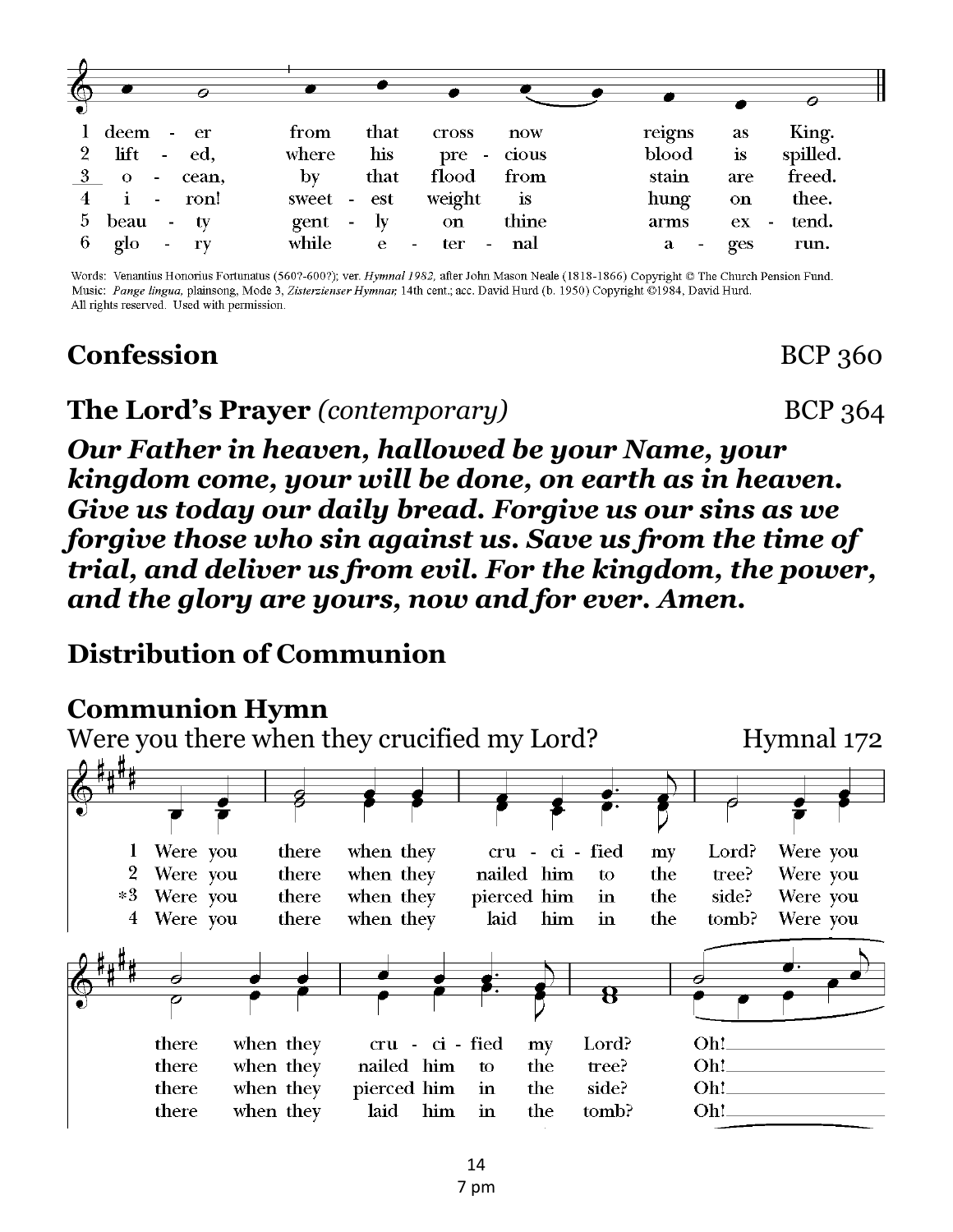

Words: Traditional

Music: *Were you there*, African-American Spiritual; harm. Charles Winfred Douglas (1867-1944)

# **Concluding Prayer** BCP 282

# *The congregation departs in silence.*

*\*Michael Reichle has been an active member of St. Andrew's for several years. He is a certified mentor in the Episcopal Education for Ministry program, and is a member of our Adult Education team.*

# *Special thanks to our cantor and music director, Virginia Sublett.*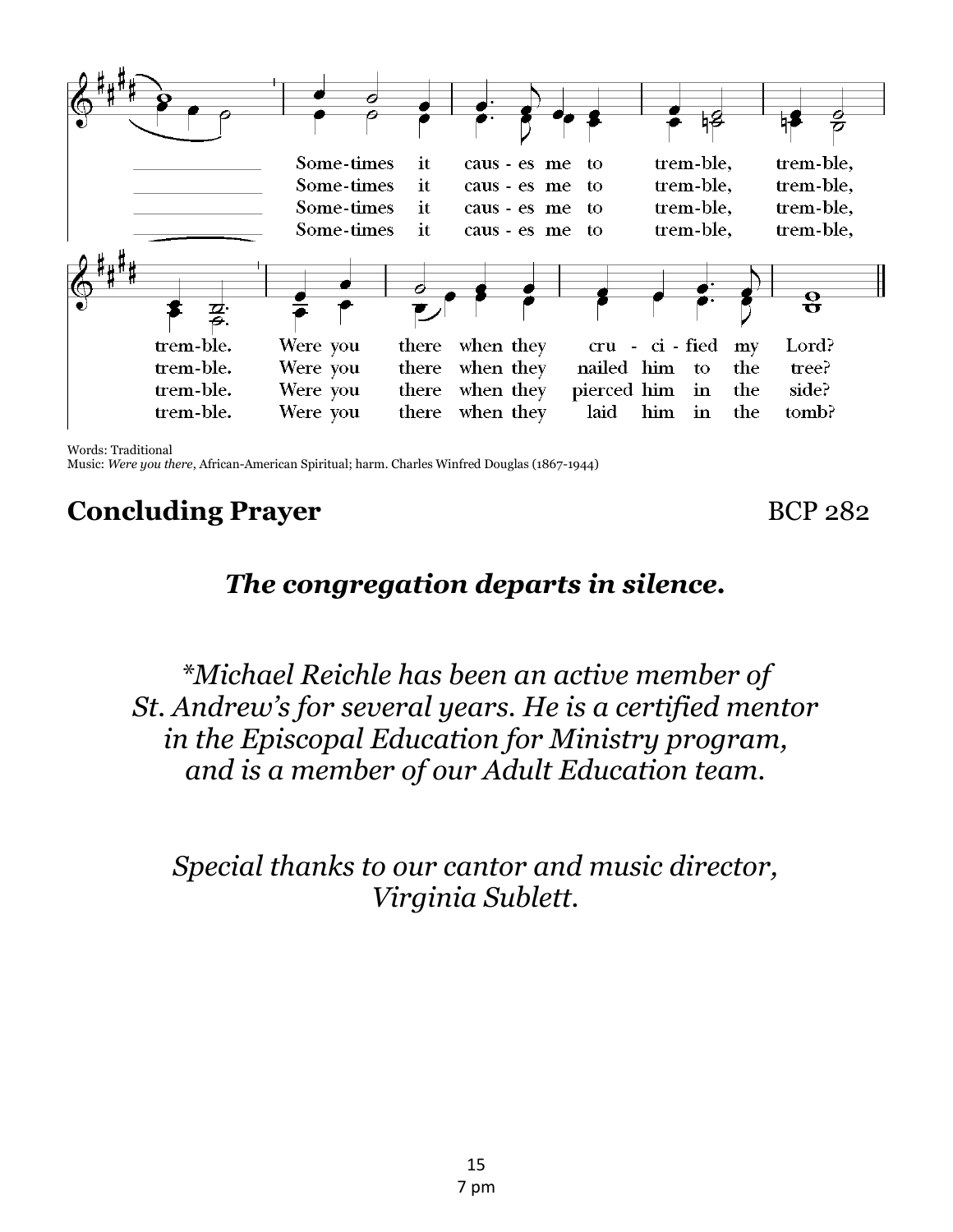### **The Good Friday Offering: Supporting Christians in Jerusalem**

*The history of the Good Friday Offering reaches back to 1922 when, in the aftermath of World War I, The Episcopal Church sought to create new relationships with and among the Christians of the Middle East. From these initial efforts which focused on a combination of relief work and the improvement of ecumenical and Anglican relations, the Good Friday Offering was created.* 

*Through the years many Episcopalians have found the Good Friday Offering to be an effective way to express their support for the ministries of the four dioceses of the Province of Jerusalem and the Middle East. Pastoral care, education and health care continue to be primary ministries through which the reconciling spirit of the Christian faith serves all in need. Participation in this ministry is welcome. The generous donations of Episcopalians help the Christian presence in the Land of the Holy One to be a vital and effective force for peace and understanding among all of God's children.*

*Please place your offering in the plate on the way to communion. Checks should be made to St. Andrew's with "Good Friday Offering" in memo line.*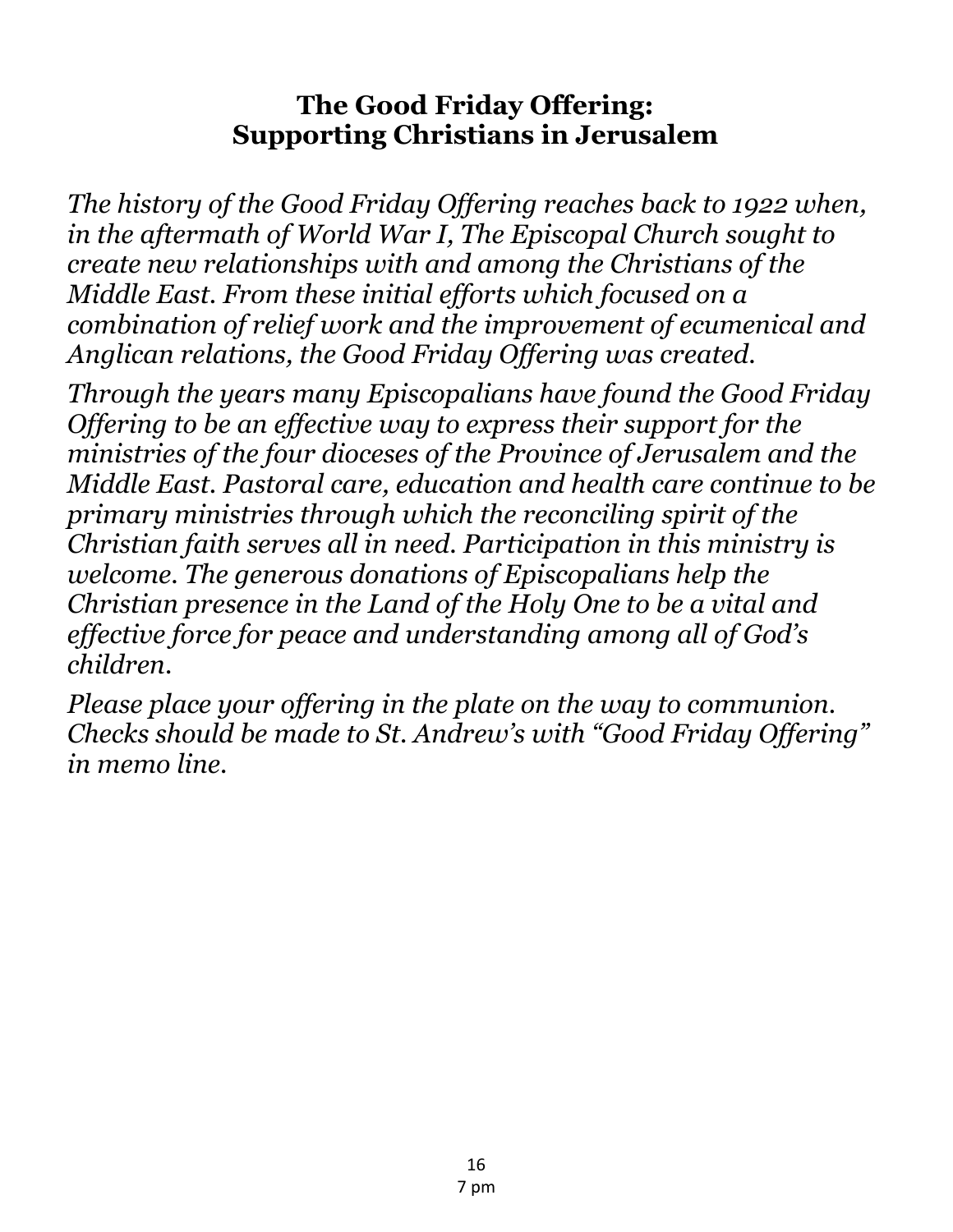# **Announcements**

#### **Deep Dive Book Group --** *NEW BOOK!*

*Wednesdays Apr. 20-May 18, 7 pm*

The incarnation has made mystics of us all. What if we read the gospels as if that were true? In his book *[Contemplating Christ](https://d.docs.live.net/17e504b69daba79f/St.%20Andrews%20Work/Adult%20Ed/The%20incarnation%20has%20made%20mystics%20of%20us%20all.%20What%20if%20we%20read%20the%20gospels%20as%20if%20that%20were%20true?%20In%20his%20book%20Contemplating%20Christ,Vincent%20Pizzuto%20offers%20an%20exploration%20of%20the%20interior%20life%20that%20is%20as%20beautiful%20as%20it%20is%20compelling.)*, Episcopal priest Vincent Pizzuto offers an exploration of the interior life that is as beautiful as it is compelling. Remember to buy the book before the first meeting! If you have any questions, please contact Erin O'Brien [\(education@standrewsepiscopal.org\)](mailto:education@standrewsepiscopal.org).

#### **Easter Giving**

If you're spiritual practice includes making a special donation to your faith home during the Easter season, you can either mail a check to the office with "Easter" in the memo, or scan the QR Code and choose "Easter" from the drop-down menu.



#### **Church Office Closed**

*Monday, April 18*

After celebrating Easter, the staff will return to the office on Tuesday, April 19. If you have a pastoral emergency, call Mother Brenda's mobile phone.